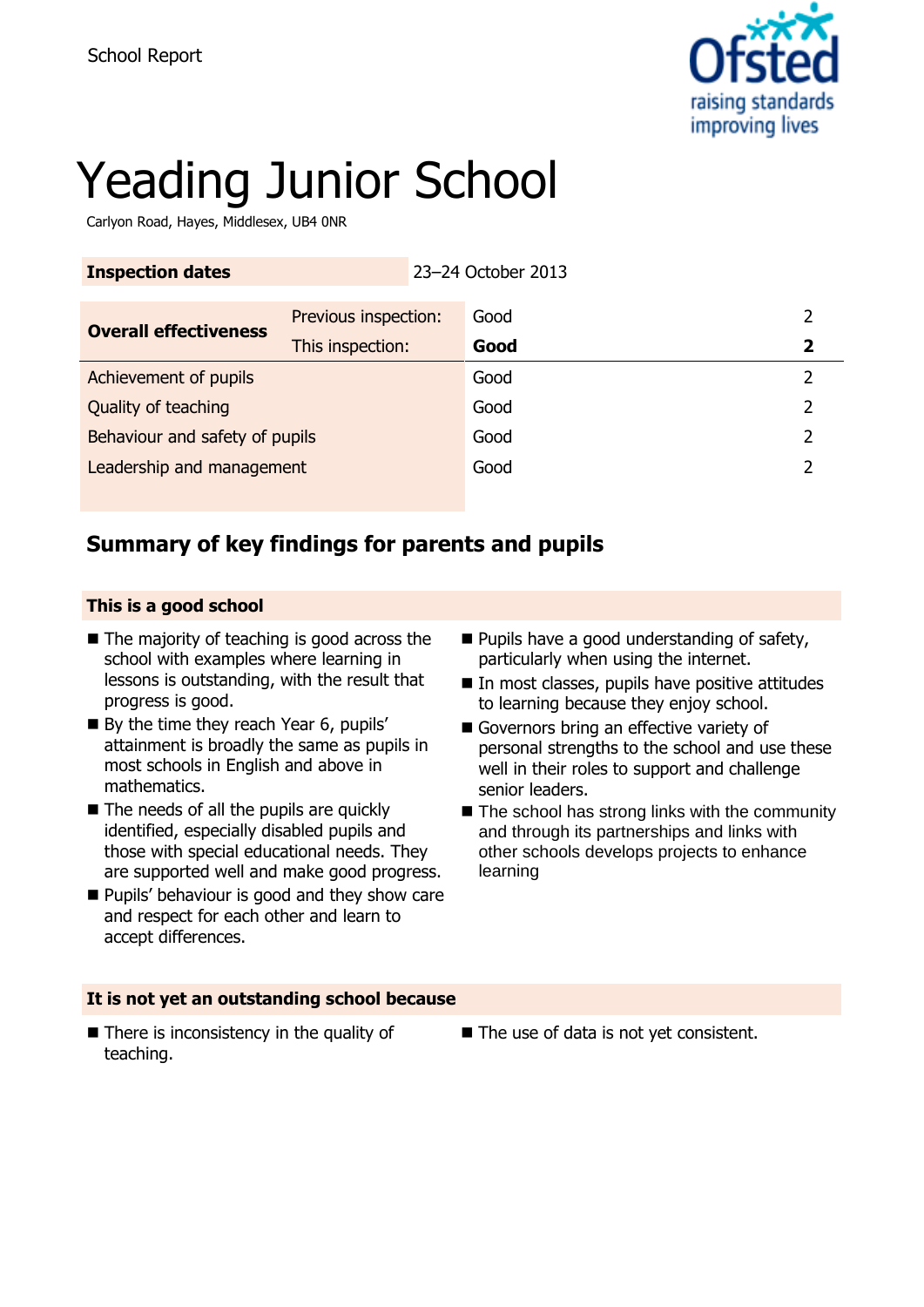# **Information about this inspection**

- Inspectors observed 22 lessons or part lessons. Several were joint observations with the assistant headteacher. Visits were made to each class with the headteacher.
- Discussions were held with representatives of the governing body, the headteacher, the assistant headteacher, staff and pupils.
- Inspectors looked at a range of documentary evidence, including the school's tracking of pupils' progress, pupils' work, and documents relating to safeguarding and special educational needs, and the school's view of its own performance.
- Inspectors listened to pupils read and met with different groups of pupils.
- Inspectors observed pupils' behaviour in class, at break times and at other times around the school.
- Inspectors attended two assemblies.
- The views of 15 parents and carers, as recorded on Parent View (Ofsted's online survey), were considered and also the school's own recent questionnaire to parents and carers.

## **Inspection team**

| Gillian Bosschaert, Lead inspector | <b>Additional Inspector</b> |
|------------------------------------|-----------------------------|
| <b>Christine Bennett</b>           | <b>Additional Inspector</b> |
| <b>Clive Reynolds</b>              | <b>Additional Inspector</b> |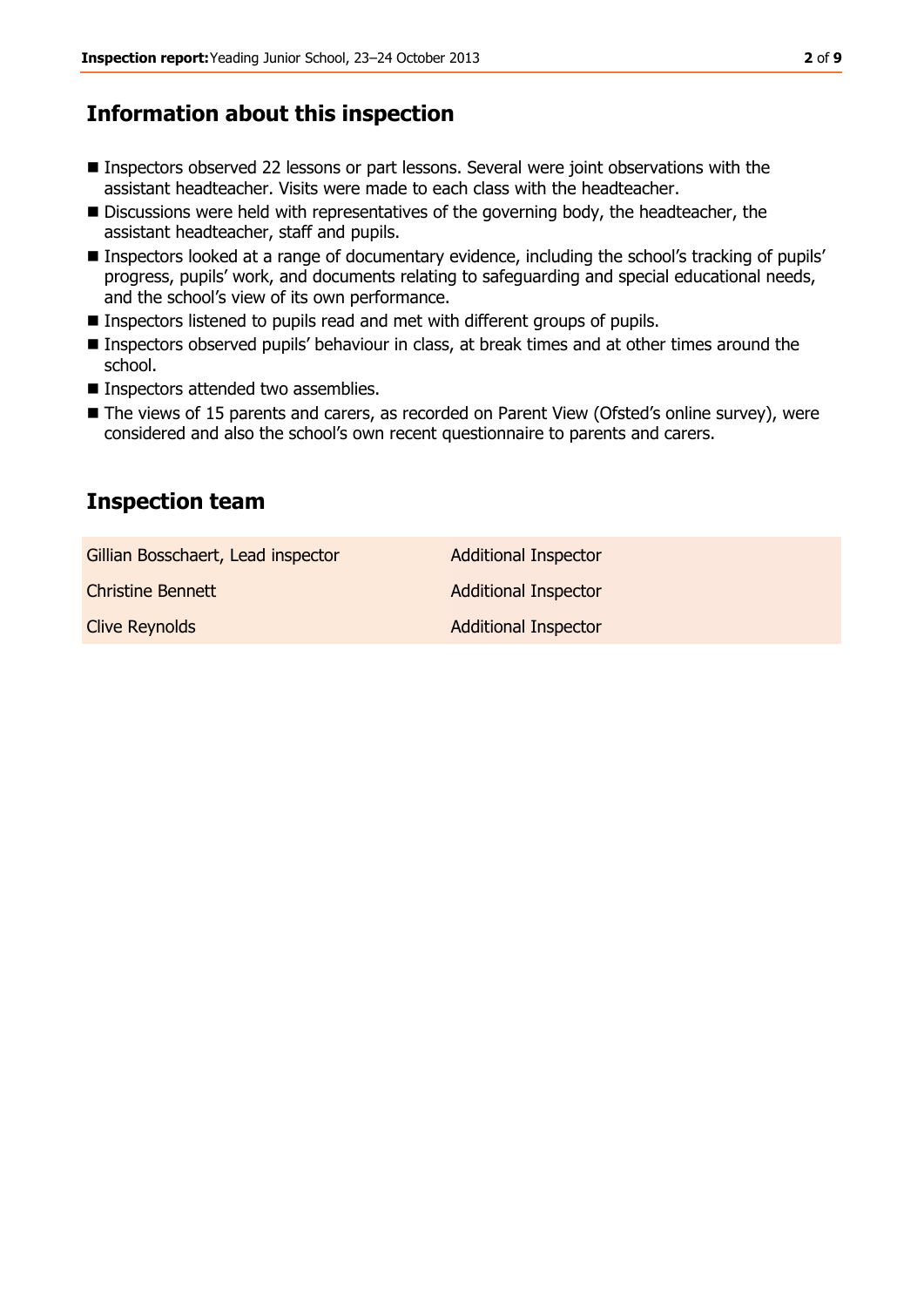# **Full report**

# **Information about this school**

- The school is larger than most junior schools.
- The proportion of pupils supported through school action is higher than the national average.
- The proportion of pupils supported through school action plus or with a statement of special educational needs is also higher than the average.
- $\blacksquare$  The proportion of pupils who are eligible for pupil premium funding is well above the national average. This is additional government funding for pupils known to be eligible for free school meals, those in local authority care and other pupils.
- The vast majority of pupils are from minority ethnic groups, predominantly Asian and African.
- The school meets the government's current floor standards, which set the minimum expectations for pupils' attainment and progress at the end of Year 6 in English and mathematics.

# **What does the school need to do to improve further?**

- $\blacksquare$  Improve the quality of teaching to be consistently good or better by:
	- $-$  maintaining a brisk pace in lessons
	- giving pupils enough time in lessons to work independently
	- developing the role of additional adults in the classrooms.
- Ensure that data for vulnerable pupils is fully understood and used effectively.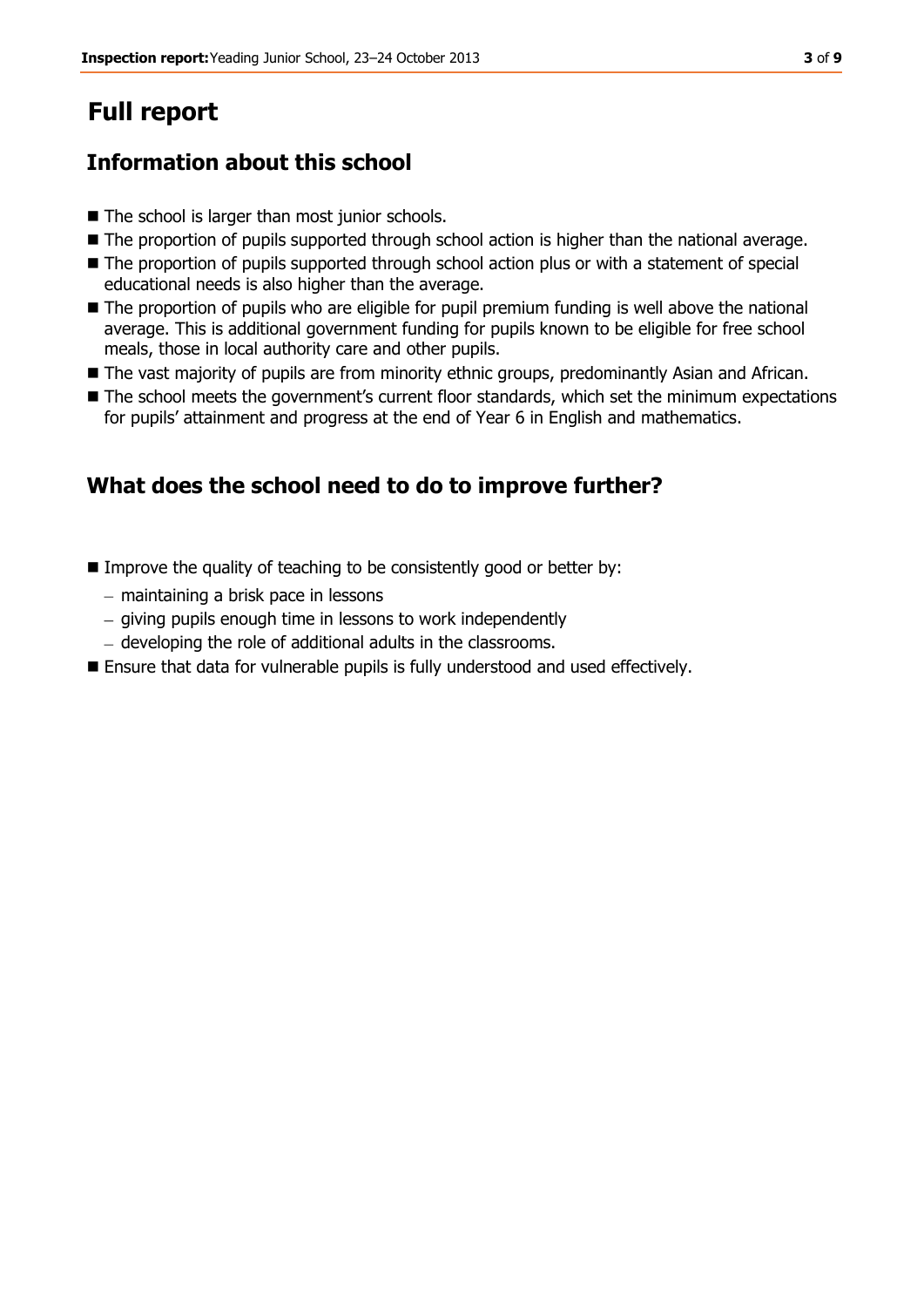# **Inspection judgements**

### **The achievement of pupils is good**

- **Pupils make good progress throughout the school from their starting points which are assessed** on entry. Evidence in pupils' books confirms these assessments as accurate.
- Writing and mathematics are significantly above the national averages in 2012. School tracking and pupils' work show this continued in 2013. School information on pupils' progress shows that the current Year 6 pupils are on course to meet challenging targets and continue this rising trend in attainment.
- Reading is a focus of the school. Most pupils enjoy reading and read with confidence and accuracy expected of their age. Unfamiliar words are tackled by using the sounds letters make (phonics). They are able to talk excitedly about their books and declare their fondness for reading at home. Pupils' comprehension skills sometimes hinder their understanding of what they have read.
- Attainment in mathematics has increased rapidly because pupils have an understanding of its practical application; in part due to the school's own banking system, 'Yeading Junior Bank'. Pupils earn 'Yeados' and bank them or spend them. Banking them earns interest. In the upper school, they are taught about loan sharks and how to avoid borrowing beyond one's means to repay the money. This is related back to their banking system, where 'Yeados' must be earned before they can be spent.
- Pupil premium funding is used effectively to support pupils in a variety of ways. Some one-toone tuition, as well as other intervention packages, ensures that these pupils make good progress and reach the similar levels as their peers which are higher than the national averages in English and mathematics.
- **Disabled pupils and those with special educational needs benefit from good support provided by** well-trained teaching assistants. They make good progress and their attainment in mathematics is six months ahead of similar pupils nationally. In writing and reading, they are less than a term behind similar pupils.
- The school has achieved a number of awards including the Basic Skills Quality Mark and the Basic Skills Quality Mark for Extended Services.

#### **The quality of teaching is good**

- The large majority of teaching is good with examples of learning in lessons that is outstanding. There is a strong commitment from all staff to constantly improve. This motivation is contagious and can also be seen in the pupils.
- In most lessons, pupils have well-developed working skills and are keen to cooperate and complete tasks. In a few lessons, teaching is too adult led leaving little opportunity for individual work and independent research.
- Teaching is strong where subject knowledge is secure, expectations of what pupils can achieve are high and questioning from both the teacher and teaching assistant is skilled.
- Marking in books is good. It is frequent, regular and indicates the next steps to pupils' learning.
- Disabled pupils and those with special educational needs and those entitled to pupil premium funding make good progress because they are very well supported in the classroom. Progress is frequently assessed and relevant, additional support is provided where necessary. However, this is not always recorded accurately which leads to confusion with whole-school tracking.
- In a few lessons, there is an imbalance of direct teaching and independent learning, with the result that pupils have little time to finish work and teaching assistants are not fully engaged in moving on learning.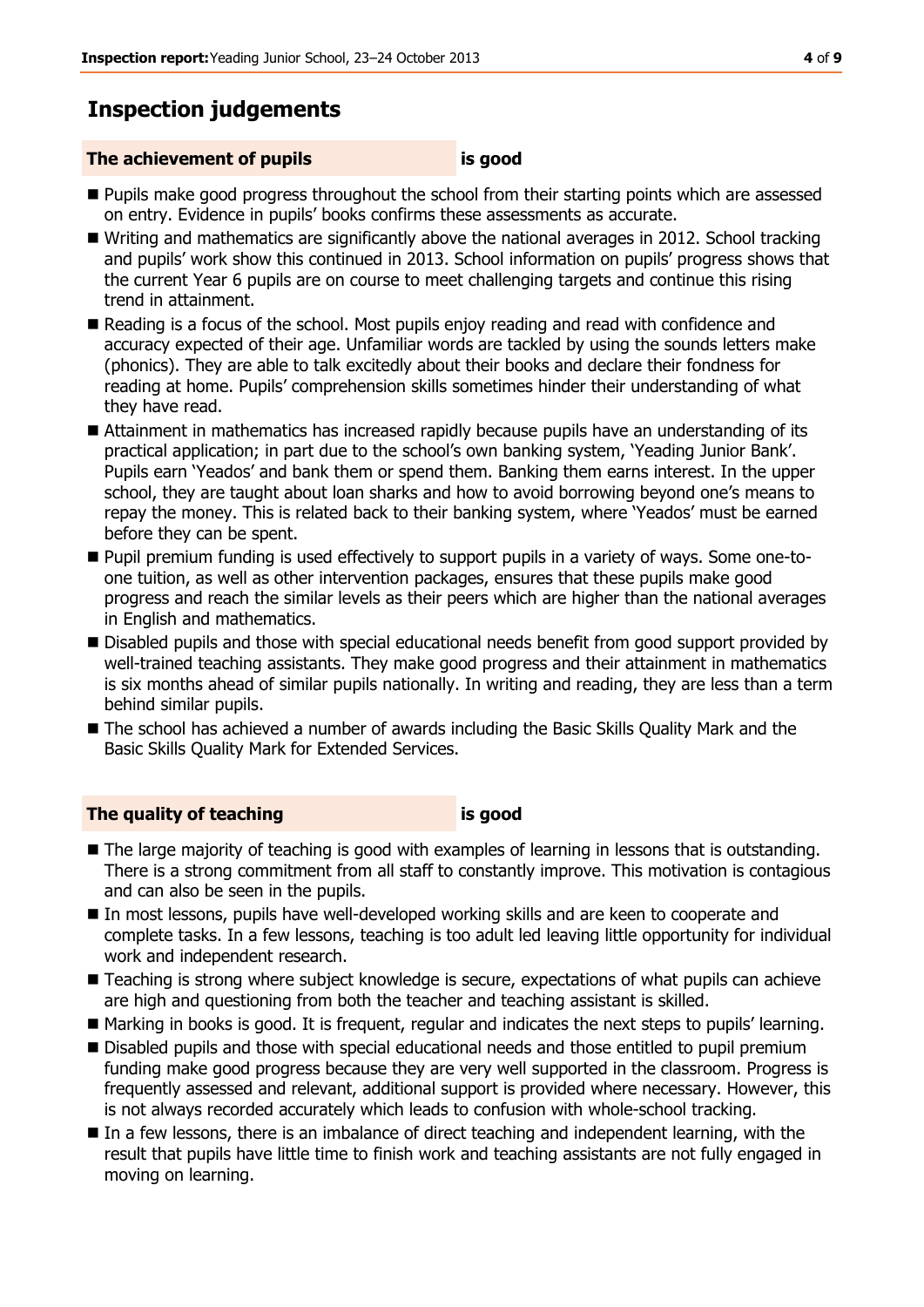#### **The behaviour and safety of pupils are good**

- Behaviour in and around the school is good. Pupils line up quietly in classrooms, the hall and the playground and respond to adults with respect. Parents and carers spoken to, those who completed the online questionnaire, Parent View, and those who responded to the school's own questionnaire feel that their children are safe and happy at school and that standards of behaviour are good.
- Pupils have a positive attitude to their learning and willingly take part in discussions. They are keen to answer questions and accept advice. This is because of the strong emphasis the school places on pupils' well-being and the value of sound relationships. Spiritual, moral, social and cultural education is a real strength of the school.
- **Discussions with pupils show they feel safe and understand different forms of bullying, especially** internet safety. Bullying is rare and pupils say that if it happens, staff deal with it quickly. Pupils know they can talk to an adult if they are sad. One pupil said, 'We do not have bullying we have falling out; we are trained to mediate when friends fall out. It works.'
- Year 6 playground mentors support pupils in the playground who are lonely or unhappy. Peer mediation training helps disperse any bad feelings from escalating into fighting. However, the large number of adults deployed in the playground at break and lunchtime and around the school does inhibit pupils learning self-discipline. This is apparent when teaching is less than good; behaviour becomes restless and disruptive.
- The level of attendance is above average. This is the result of a rigorous promotion of the importance of good attendance and the reward system 'Yeados' which can be saved. This high attendance endorses the pupils' views that they are really happy at school.

#### **The leadership and management are good**

- $\blacksquare$  The headteacher and senior leaders share a common vision for the school. They are proactive and consistently communicate high expectations and ambition which cascades to all staff who are motivated. They are very much a team. Each member has a clear role and part to play in moving the school forward.
- **The four managers of teaching and learning monitor closely the progress of each child in their** year group with weekly pupil progress meetings for selected pupils. They are passionate about raising standards of achievement in literacy and numeracy and work very hard to drive standards forward. They observe, coach and mentor other teachers. They scrutinise pupils' books and give written feedback to teachers. Teachers are fully aware that they have a part to play and are fully accountable for the progress their pupils make. Unfortunately, tracking of vulnerable pupils is not always accurate.
- There is a strong emphasis on professional training and development and there is a clear link to teachers' pay and career progression. Good practice is shared to help improve writing and show impact on progress. This is having an impact, but has yet to secure the same level of attainment in recent reading tests as it has had in writing and mathematics.
- The curriculum is broad and balanced. Pupils' learning is greatly enriched by teaching that links a number of subjects together. For example, 'Family learning' topics for holidays motivate pupils to deepen their understanding beyond the taught curriculum and give opportunities to write from real experiences. The artwork around the school shows a good variety of topics have been covered, and very detailed practice with different types of colour and media create high quality displays.
- **The pupils' own newspaper's illustrations and articles celebrate diversity in cultures and** demonstrate the school's commitment to equal opportunity for all the pupils and its strength in spiritual, moral, social and cultural education. For example, there are articles celebrating dancers at a local theatre and other children receiving medals for demonstrating the Olympic Values.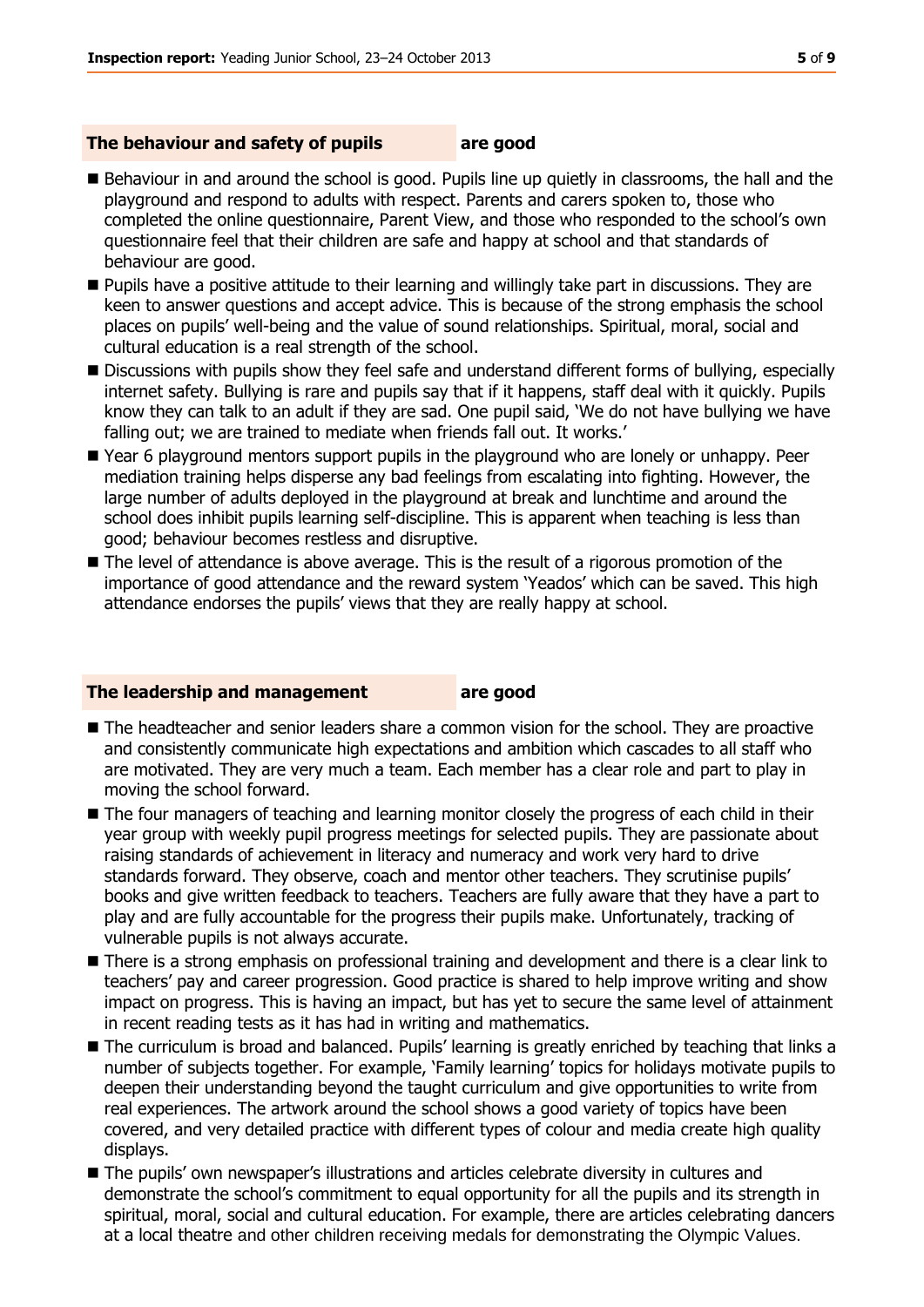Other articles include global news of Croatia joining the European Union, photographs of Sri Lankan artwork, African masks, Jamaican produce and younger pupils' poetry. The teaching of French, Spanish and Latin, a visit to Paris, a community choir and a steel pan band also enrich the curriculum.

- The additional funding provided by the government to help pupils to be active and improve their fitness is being used to employ a specialist physical education teacher from the local secondary school. He is supporting teachers and developing their subject knowledge. Teachers already skilled in particular areas of sport also help motivate pupils.
- Safeguarding meets all statutory requirements.
- The school works closely with the local authority, partners and other schools to develop interfaith, community cohesion and integration projects that further develop learning. The local authority offers light-touch support.

### $\blacksquare$  The governance of the school:

– Members of the governing body bring a great deal of experience and expertise to the school which supports the headteacher well in the running of the school. They have a secure understanding of their roles and are able to demonstrate understanding of pupils' achievement. Governors attend regular training offered by the local authority and also in their personal employment that transfers to suitable areas in school, for example in personnel and finance. They employ an external consultant to help set performance management objectives for the headteacher and understand how to set targets for teachers to improve their work and link improvement to pay rises. Pupil premium money is well used and monitored by a governors' committee. Finances are secure.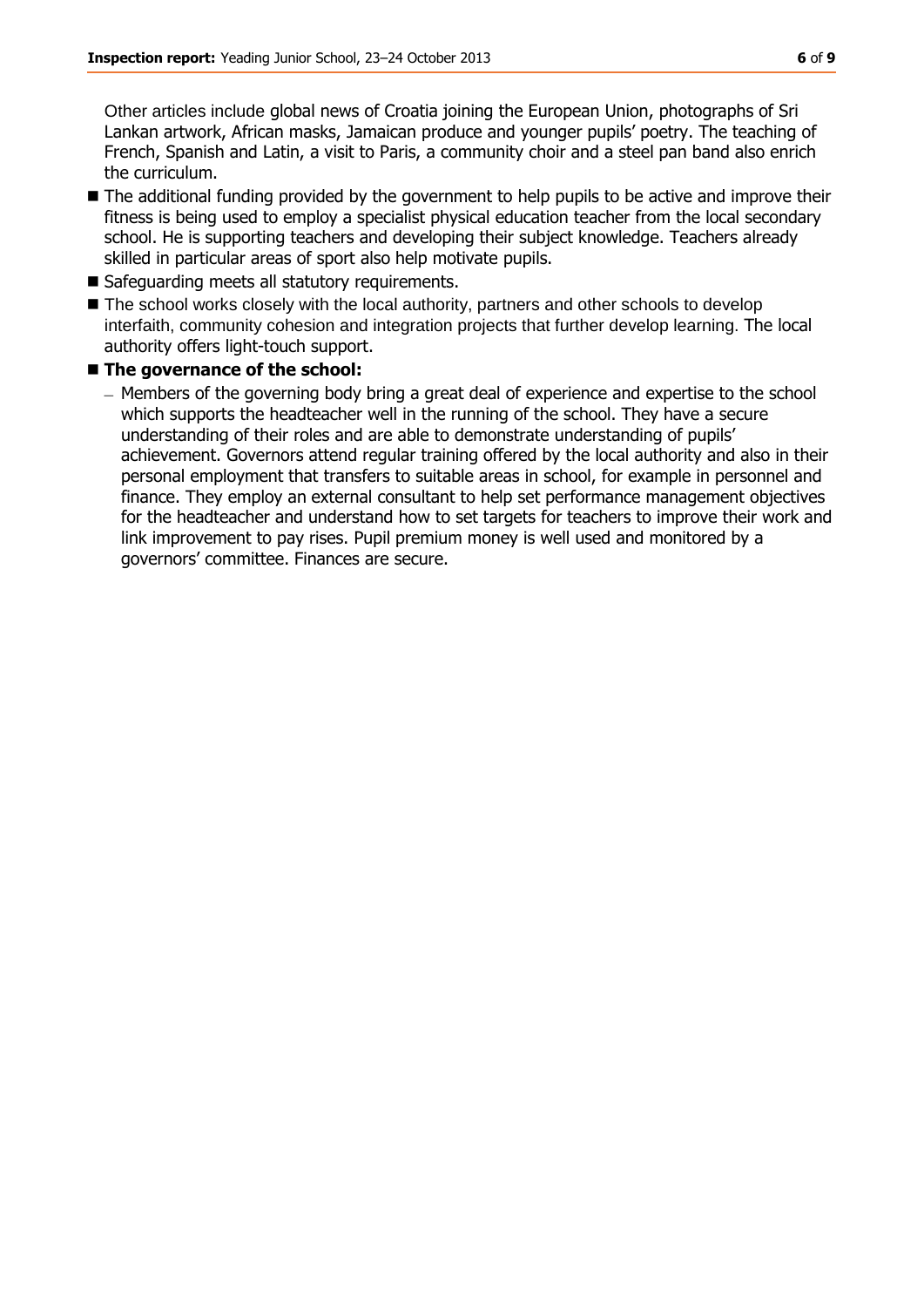# **What inspection judgements mean**

| <b>School</b> |                         |                                                                                                                                                                                                                                                                                                                                                                         |
|---------------|-------------------------|-------------------------------------------------------------------------------------------------------------------------------------------------------------------------------------------------------------------------------------------------------------------------------------------------------------------------------------------------------------------------|
| <b>Grade</b>  | <b>Judgement</b>        | <b>Description</b>                                                                                                                                                                                                                                                                                                                                                      |
| Grade 1       | Outstanding             | An outstanding school is highly effective in delivering outcomes<br>that provide exceptionally well for all its pupils' needs. This ensures<br>that pupils are very well equipped for the next stage of their<br>education, training or employment.                                                                                                                     |
| Grade 2       | Good                    | A good school is effective in delivering outcomes that provide well<br>for all its pupils' needs. Pupils are well prepared for the next stage<br>of their education, training or employment.                                                                                                                                                                            |
| Grade 3       | Requires<br>improvement | A school that requires improvement is not yet a good school, but it<br>is not inadequate. This school will receive a full inspection within<br>24 months from the date of this inspection.                                                                                                                                                                              |
| Grade 4       | Inadequate              | A school that has serious weaknesses is inadequate overall and<br>requires significant improvement but leadership and management<br>are judged to be Grade 3 or better. This school will receive regular<br>monitoring by Ofsted inspectors.                                                                                                                            |
|               |                         | A school that requires special measures is one where the school is<br>failing to give its pupils an acceptable standard of education and<br>the school's leaders, managers or governors have not<br>demonstrated that they have the capacity to secure the necessary<br>improvement in the school. This school will receive regular<br>monitoring by Ofsted inspectors. |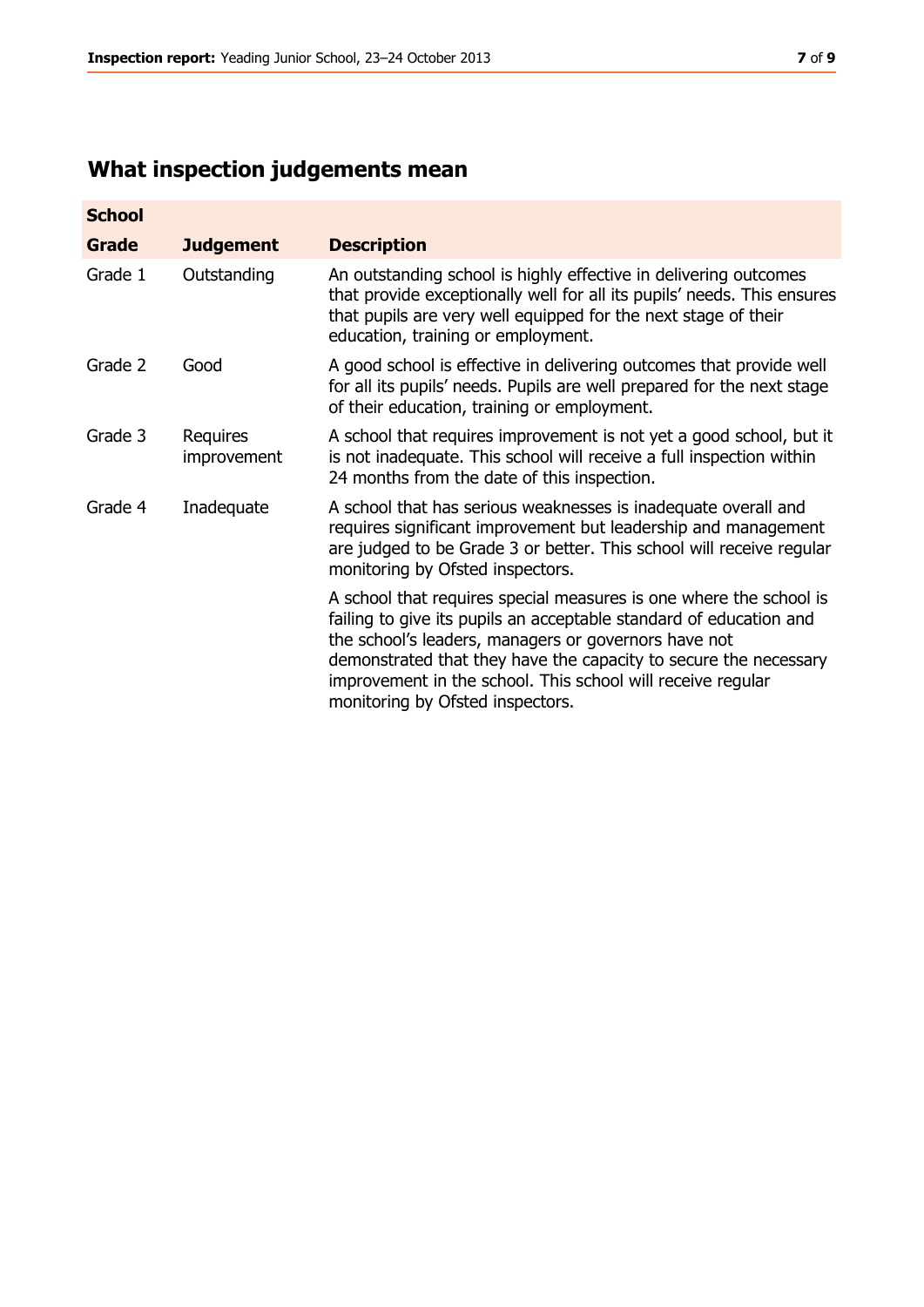# **School details**

| Unique reference number  | 102403     |
|--------------------------|------------|
| <b>Local authority</b>   | Hillingdon |
| <b>Inspection number</b> | 429278     |

This inspection of the school was carried out under section 5 of the Education Act 2005.

| <b>Type of school</b>                      | <b>Junior</b>                 |
|--------------------------------------------|-------------------------------|
| <b>School category</b>                     | Community                     |
| <b>Age range of pupils</b>                 | $7 - 11$                      |
| <b>Gender of pupils</b>                    | Mixed                         |
| <b>Number of pupils on the school roll</b> | 485                           |
| <b>Appropriate authority</b>               | The governing body            |
| <b>Chair</b>                               | Ian Nelson-Wright             |
| <b>Headteacher</b>                         | Carole Jones                  |
| Date of previous school inspection         | 16-17 March 2009              |
| <b>Telephone number</b>                    | 01895 671956                  |
| <b>Fax number</b>                          | 020 8573 2280                 |
| <b>Email address</b>                       | yeadingjun@hillingdongrid.org |